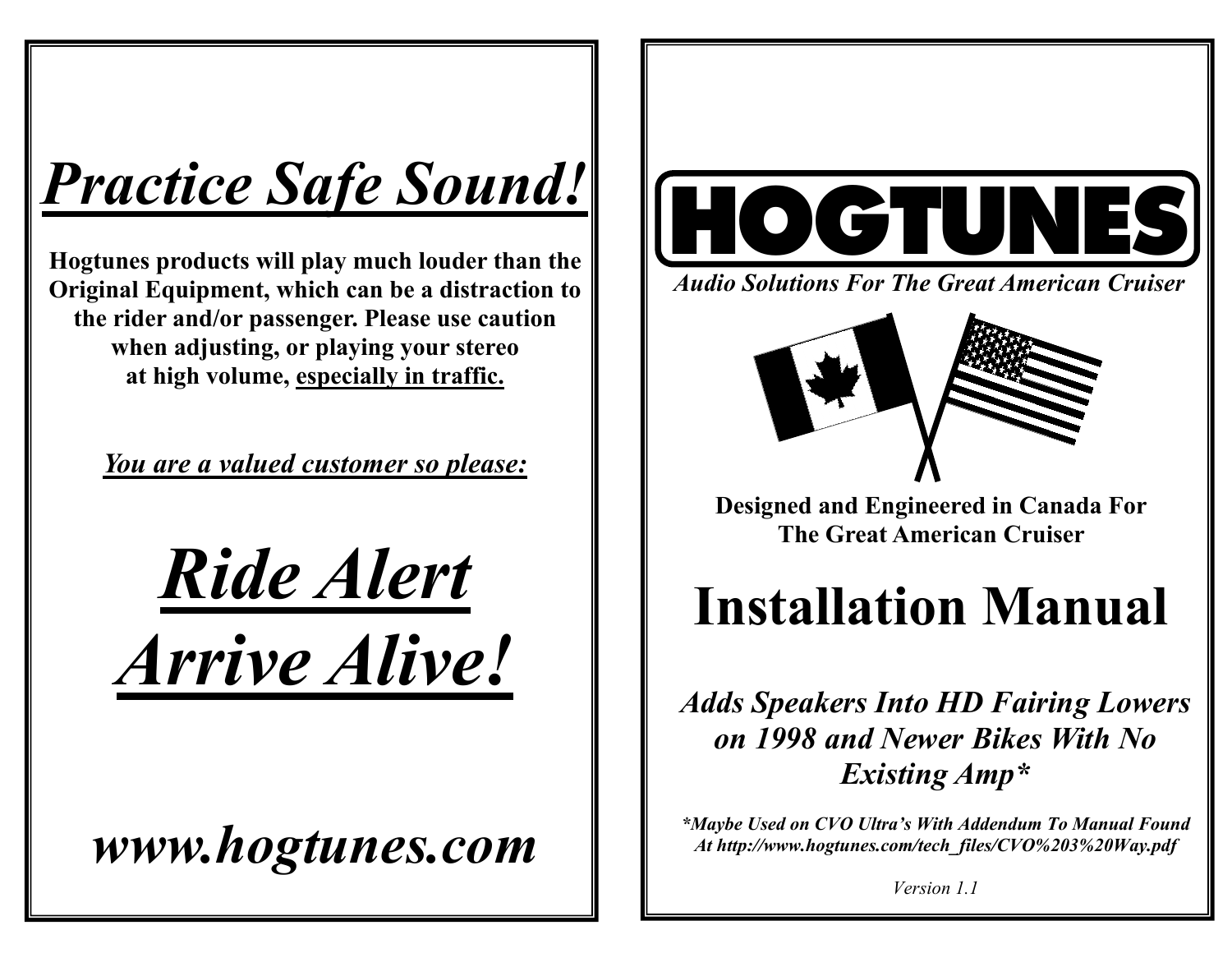**Thank-you for choosing the Hogtunes Model 0326 Amplified Fairing Lower Speaker kit! Since positive word of mouth is the best way to grow our business, we want your new system to work as well as it was designed to. If you have any questions or concerns, we are here to help. Email info@hogtunes.com, or call us during regular business hours (EST) at 705- 719-6361. If you still need help, please consider a professional installation by your motorcycle dealer.** 

*Important:* **The Hogtunes 0326 works on any 1998 and newer bike with a factory radio and fairing lowers. The radio will power the existing speakers, and the amp powers the speakers in the lowers only. NEVER hook up more speakers to the amp in this configuration. DO NOT install this kit if ANY existing power amp besides radio power only is on your bike!** 

**Important: If you are installing this kit on a Screamin Eagle® Ultra Classic you will need to download and follow the addendum to this manual for that bike found at http://www.hogtunes.com/tech\_files/CVO%203%20Way.pdf** 

**Please take a moment to identify all the included components.**

- **1 ea. Hogtunes USA 24.2 Motorcycle Amplifier**
- **1 ea. FLSK/AMP Wire Harness**
- **1 pr. Hogtunes Fairing Lower Speaker Adaptors**
- **1 pr. Hogtunes Fairing Lower Speaker Adaptor Grills**
- **1 pr. Hogtunes #0902-AA Speakers**
- **1 ea. Assorted Parts (nuts, bolts, washers, zip-ties, etc)**
- **2 ea. Hogtunes Helmet Stickers**

#### **Getting Started:**

**Step #1: Remove the seat, and both wires (+ and -) from the battery.** 

**Step #2: Remove the outer fairing/headlamp assembly. Refer to a service manual if you need help with this. Note: A towel on the front fender can help prevent scratches or "dings" from dropped tools or fasteners etc.** 



**Diagram 1.1**

#### **What Is Not Covered:**

**1)Any expense related to the removal or re-installation of Hogtunes products. 2)Repairs to these products performed by anyone other than Hogtunes. 3)Subsequent damage to any other components.** 

**4)Any product purchased from a non-authorized Hogtunes dealer. 5)Damage to Hogtunes products due to an accident or collision.** 

**6)Hogtunes Amplifiers with broken or removed "warranty void" stickers.** 

# **Technical Specifications:**

### **Hogtunes USA 24.2 Amplifier**

| <b>RMS Power at 2 Ohms:</b> | >30 watts/Channel |  |
|-----------------------------|-------------------|--|
| <b>Max Current Draw:</b>    | $<$ 4.5 Amps      |  |
| Freq. Response:             | 40hz-18khz        |  |
| <b>Efficiency:</b>          | $>60\%$           |  |
| <b>Fuse:</b>                | $7.5$ amp         |  |
| Amp (only) weight           | 450 grams (1lb.)  |  |

### **Hogtunes #902.2-AA Speakers**

| <b>Power Handling:</b>     | <b>50 RMS-100 Peak</b> |
|----------------------------|------------------------|
| <b>Frequency Response:</b> | 55hz-25Khz             |
| <b>Sensitivity:</b>        | 92 db 1watt/1meter     |
| <b>Nominal Impedance:</b>  | 2.0 Ohms               |

**Harley-Davidson, Electra Glide, Road Glide, Street Glide, Ultra Classic, Tri Glide CVO, Screamin Eagle and Tour-Pak® are Trademarks, and/or Registered Trademarks of Harley-Davidson, Inc., Milwaukee, Wisconsin, USA, and if Used or Implied are for Reference Only. There is No Affiliation Between Harley-Davidson, Inc., and Hogtunes Inc.** 

**Radio Sound ® is a Registered Trademark of Radio Sound, Inc., Louisville, Kentucky, USA and is Used for Reference Only. There is No Affiliation Between Radio Sound Inc. and Hogtunes Inc.** 

**Harman Kardon® is a Registered Trademark of Harmon International Industries Inc., and is Used for Reference Only. There is No Affiliation Between Harman International Industries Inc. and Hogtunes Inc.** 

**MaxxBass ® is a Registered Trademark of Waves Audio Ltd., Tel-Aviv Israel. There is No Affiliation Between Waves Audio Ltd., and Hogtunes Inc.** 

**Ultrasound™ is a Trademark of Hogtunes Inc, Ontario, Canada.**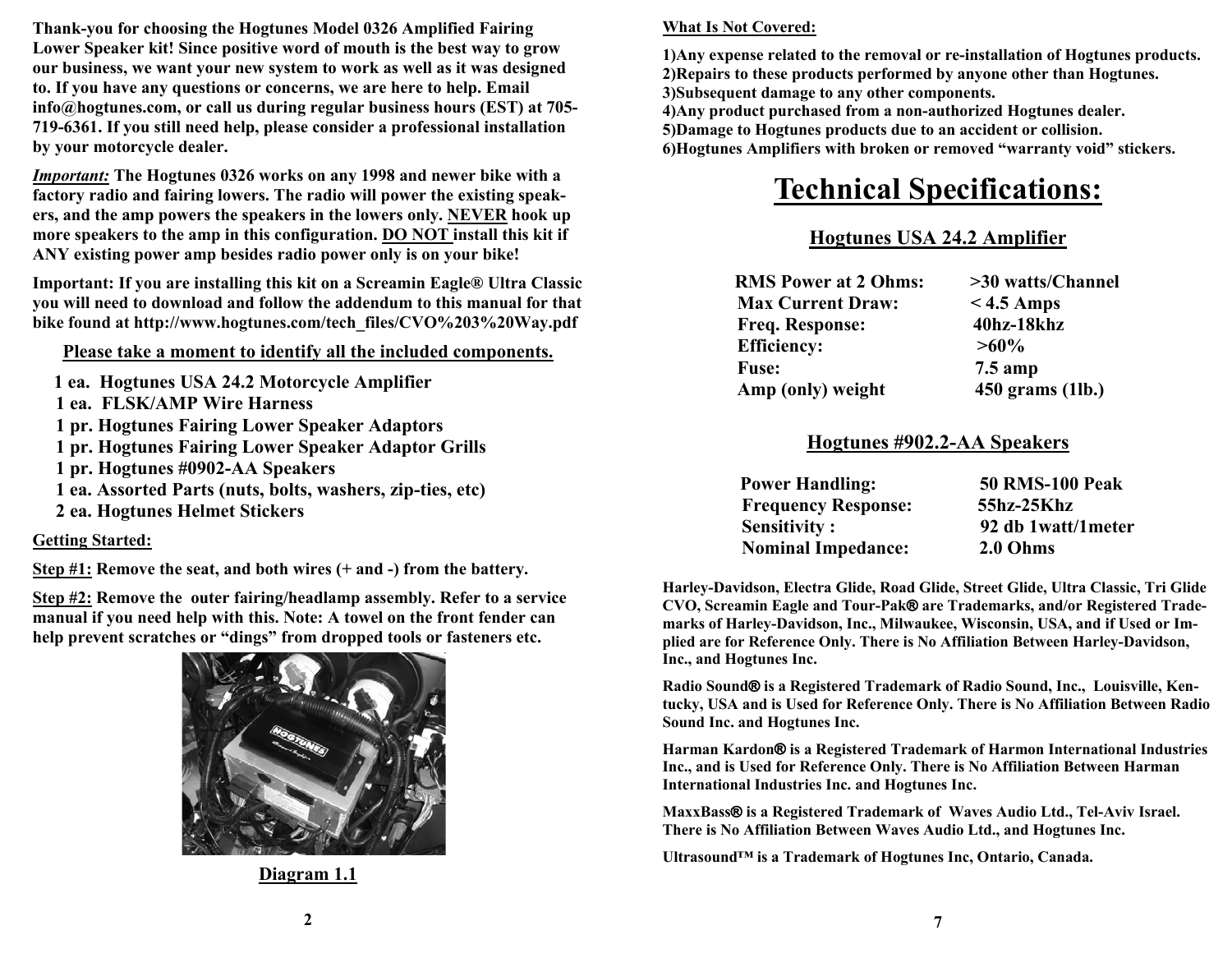**Step#5: Locate the silver "posts" with the hex key opening and put silver lock washers and washers on them. Place an 0902-AA speaker into opening in adaptor. Start each thread into the brass inserts in the angled speaker holder BY HAND!!!!! After all the threads are started, use supplied hex key to tighten speaker into place. Press the grill into place by lining up the holes on the inside of the grills on to the silver posts.** 

**Step#6: Once everything is complete in both lowers, use the supplied wire ties to secure the exposed speaker wires to the crash bar. Moving back into the fairing, use supplied wire ties to secure the FLSK/AMP harness to the bike.** 

**Step#7: Turn the stereo on, and test to make sure all 4 front speakers are working. The front speakers will turn on immediately, and the fairing lower speakers will turn on after the amplifier delay of about 2 seconds. On the clutch side of the amplifier is the amp level. Adjusting the amp level sets the "balance" between front and fairing lower speakers. It is recommended that you start with the level at "0" and turn up (+3)or down (-3) if desired. Re-install the seat making sure the amplifiers "+" and "-" connectors are positioned in such away so they will not bend or break when the riders weight is on the seat.Note: Sound quality is best with the fairing mounted and secured on the bike. Re-install the fairing.** 

### **Before re-installing outer fairing, turn front wheel to each extreme side making sure any wiring is not impeding the steering of the motorcycle. Failure to do so can result in serious injury or death!**

**Adjusting the bass levels: The USA 24.2 Ultrasound™ Amplifier yields HUGE bass due to the MaxxBass ® feature. On Radio Sound ® radios, between 5-6 "bars" is all that is needed on the bass level screen. On Harman-Kardon ® radios, 4-5 bars is what we have found works best. This is a suggestion only. Adjust the system for what sounds best to you!** 

**When washing your bike, water may collect on speakers in lowers. Gently wipe of with a soft cloth before playing and all will be OK!** 

# **Warranty Information:**

**Hogtunes speakers are warranted for a period of 20 years to the original purchaser. Hogtunes Amplifiers are warranted for 1 year from original purchase date. Proof of purchase is required for all warranty claims. All Warranty claims must be made through the dealer this product was originally purchased from. Speakers found to be defective during the warranty period will be repaired or replaced (with a product deemed to be equivalent) at Hogtunes sole discretion. Amplifiers will be repaired.**

**Step #3: The amplifier gets mounted to the top of the factory radio using the supplied "hook and loop" adhesive, and must sit so you can read the text on top of the amplifier as in diagram 1.1 .The amplifier needs to mount as far back on the radio as possible so the fairing can go back on. The minimum distance from the back of the radio to the most forward edge of the amplifier is 5/8" (15mm). On pre-2006 model bikes, it is a tight fit--but will go. Advanced Audio radios in 2006 and newer Ultras have the CB Radio mounted on top of the radio. The supplied hook and loop adhesive is strong enough to have half the amp sitting on top of the CB radio. 2006 and newer bikes non-Ultras have a "bump" on top of the radio that runs from front to back down the center of the radio. Cut the hook and loop adhesive in half and apply on either side of the bump. The amplifier will then mount flush. Note: Most adhesives work best at room temperature or higher.** 

#### **Wire Color Codes:**

| <b>Yellow/Black:</b> | <b>Clutch Side Amplifier Input From Factory Radio</b> |
|----------------------|-------------------------------------------------------|
| <b>Brown/Black:</b>  | <b>Clutch Side Radio Output to Front Speaker</b>      |
| Green/Black:         | <b>Brake Side Amplifier Input From Factory Radio</b>  |
| <b>Blue/Black:</b>   | <b>Brake Side Radio Output to Front Speaker</b>       |
| Orange:              | <b>Remote Turn On Lead</b>                            |
| <b>Red:</b>          | 12v Positive--Attaches Directly to "+" Battery Post   |
| <b>Black:</b>        | 12v Negative--Attaches Directly to "-" Battery Post   |

#### **Wiring the Amplifier:**

**Step #1: Plug the 2 connectors of the main wire harness into "Power" and "Audio Input/Output" on the amplifier. Tighten (snug) the 2 small flathead screws on the power connector to prevent it from backing out while riding.** 



**Step #2: Locate the yellow/black pair of wires with the male connectors. Un plug the factory speaker wires on the clutch side of the bike and plug the yellow/black wires in to those. They will only go in one way. Locate the brown/black pair of wires and plug them directly onto the clutch side speaker--again--they will only go on one way.**